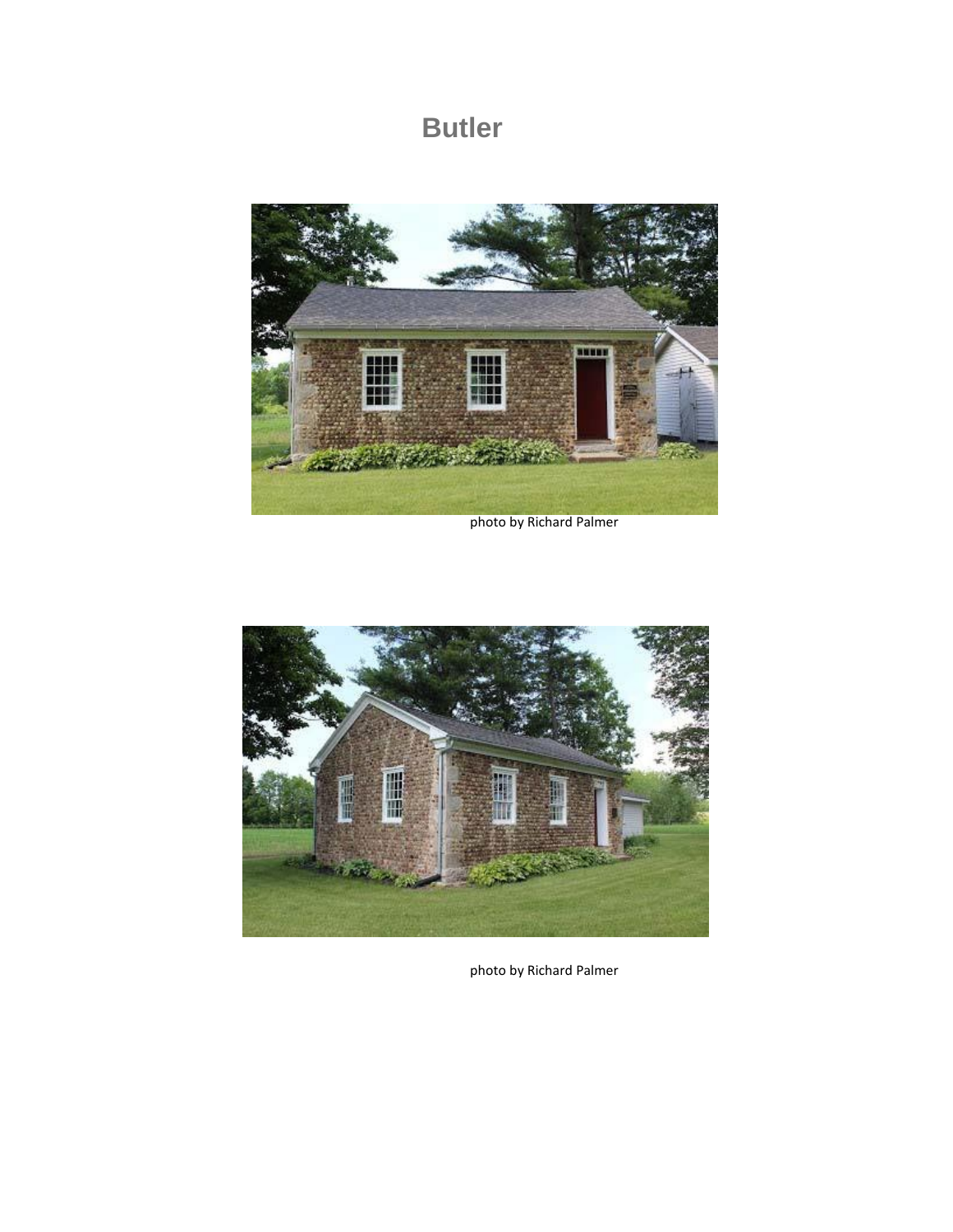

photo by Richard Palmer

Built in the 1820s, the Roe school house in the town of Butler is believed to be the oldest existing cobblestone school house in North America.Now a museum, it is located at 12397 Van Vleck Road at the intersection of Route 89. It was built by Daniel Roe, an early pioneer. It was often referred to as the Watson Schoolhouse. It is believed to be one of the very oldest cobblestone buildings in the area. Rather than using the smooth-washed lake stones characteristic of later cobblestone buildings, it is constructed of rough field stones that were taken from the property on which it rests. Some of the stones were split in half because of their larger size.